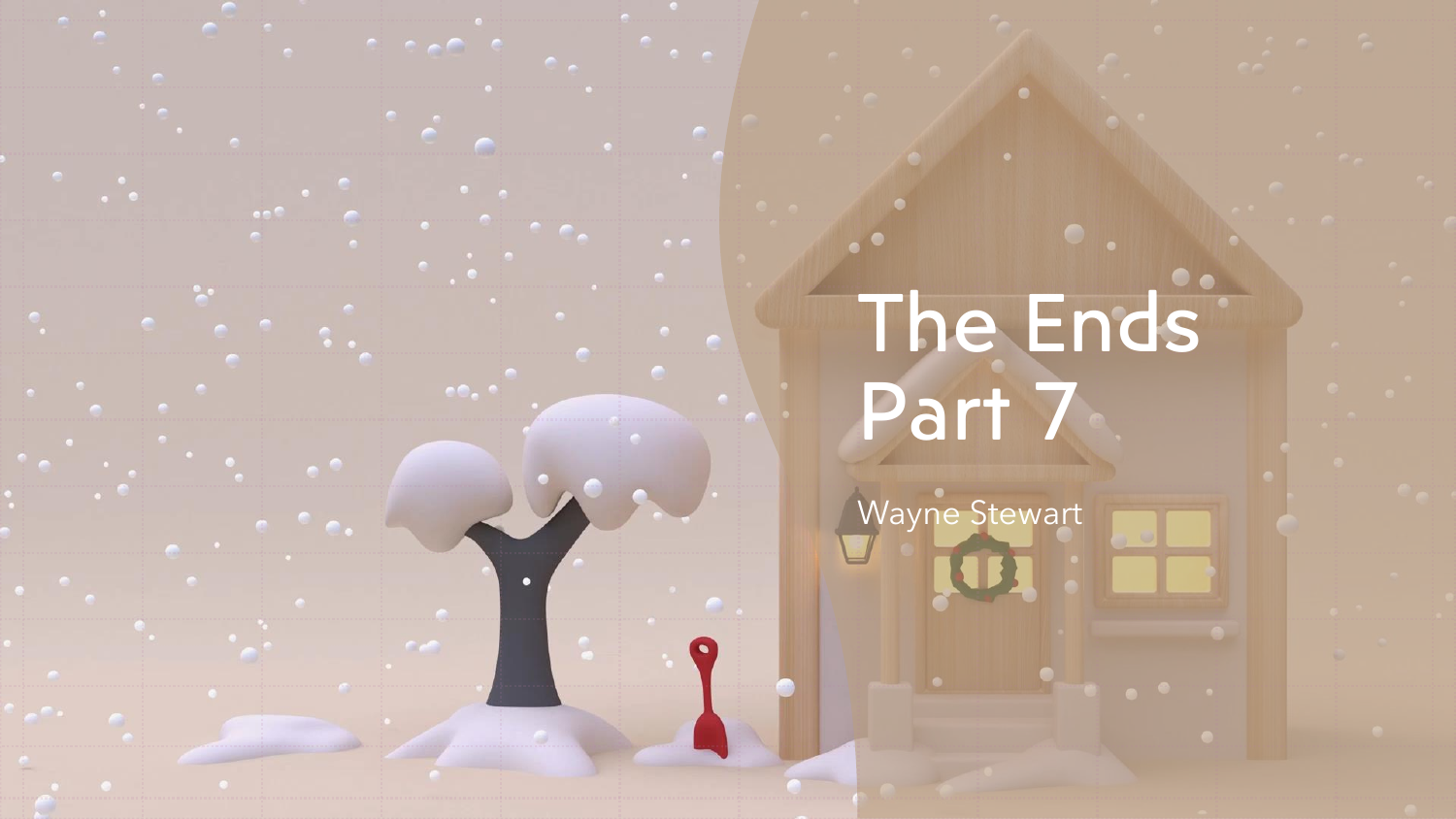#### The verb "to finish" **τελέω**

- **Matt. 10:23**; 11:1; 13:53; 17:24; 19:1; 26:1; Lk. 2:39; 12:50; 18:31; 22:37; Jn. 19:28, 30; Acts 13:29; Rom. 2:27; 13:6; Gal. 5:16; 2 Tim. 4:7; Jas. 2:8; Rev. 10:7; 11:7; 15:1, 8; 17:17; 20:3, 5, 7
- TBT **Matthew 10:23** ὅταν δὲ διώκωσιν ὑμᾶς ἐν τῇ πόλει ταύτῃ, φεύγετε εἰς τὴν ἄλλην· ἀμὴν γὰρ λέγω ὑμῖν, οὐ μὴ τελέσητε τὰς πόλεις τοῦ Ἰσραήλ, ἕως ἂν ἔλθῃ ὁ υἱὸς τοῦ ἀνθρώπου.
- KJV **Matthew 10:23** But when they persecute you in this city, flee ye into another: for verily I say unto you, Ye shall not have gone over the cities of Israel, till the Son of man be come.<sup>1</sup>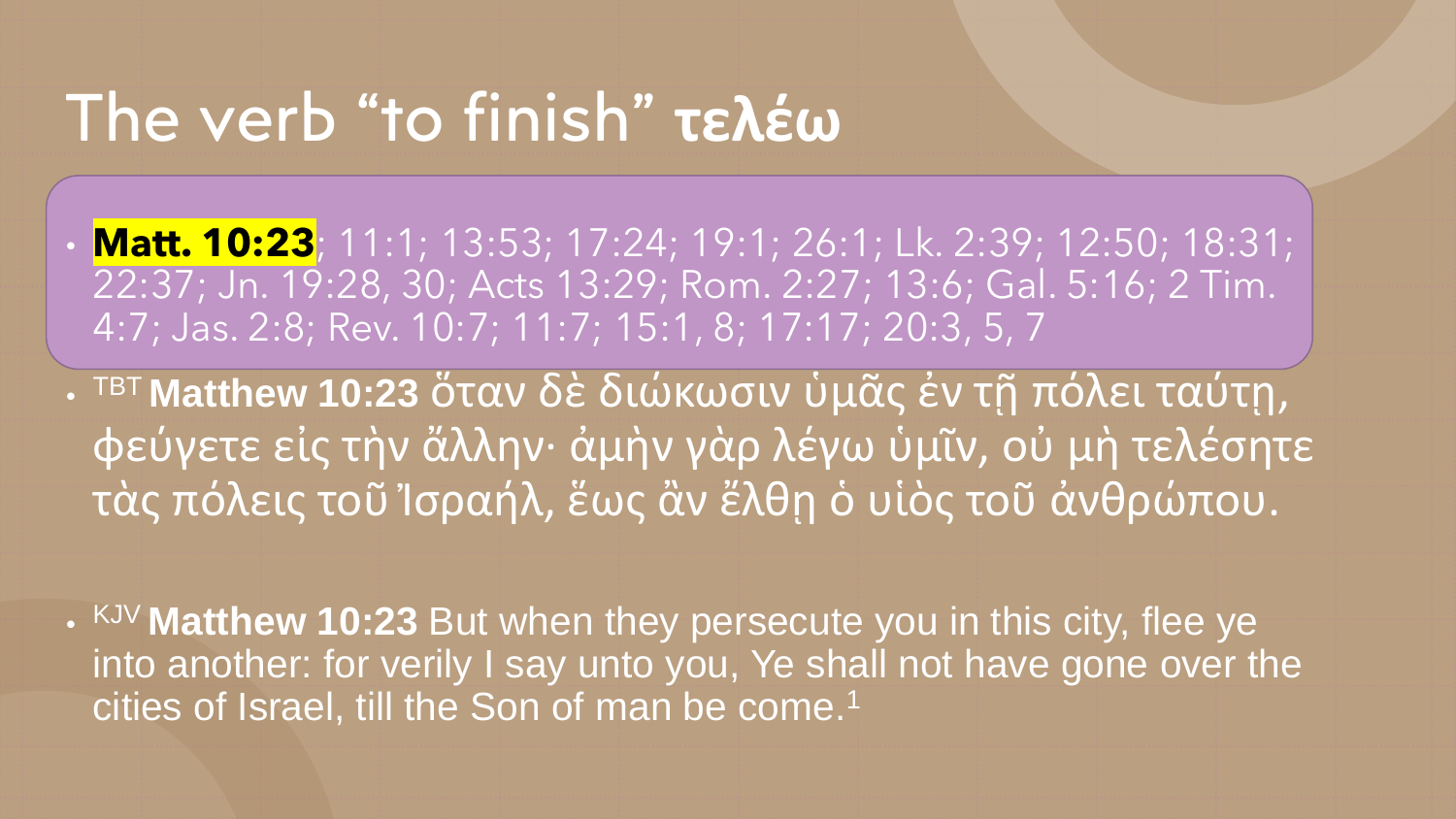#### **τελέω " to make and end"**

• TBT **Matthew 11:1** Καὶ ἐγένετο ὅτε **ἐτέλεσεν** ὁ Ἰησοῦς διατάσσων τοῖς δώδεκα μαθηταῖς αὐτοῦ, μετέβη ἐκεῖθεν τοῦ διδάσκειν καὶ κηρύσσειν ἐν ταῖς πόλεσιν αὐτῶν.

• KJV **Matthew 11:1** And it came to pass, when Jesus had **made an end** of commanding his twelve disciples, he departed thence to teach and to preach in their cities.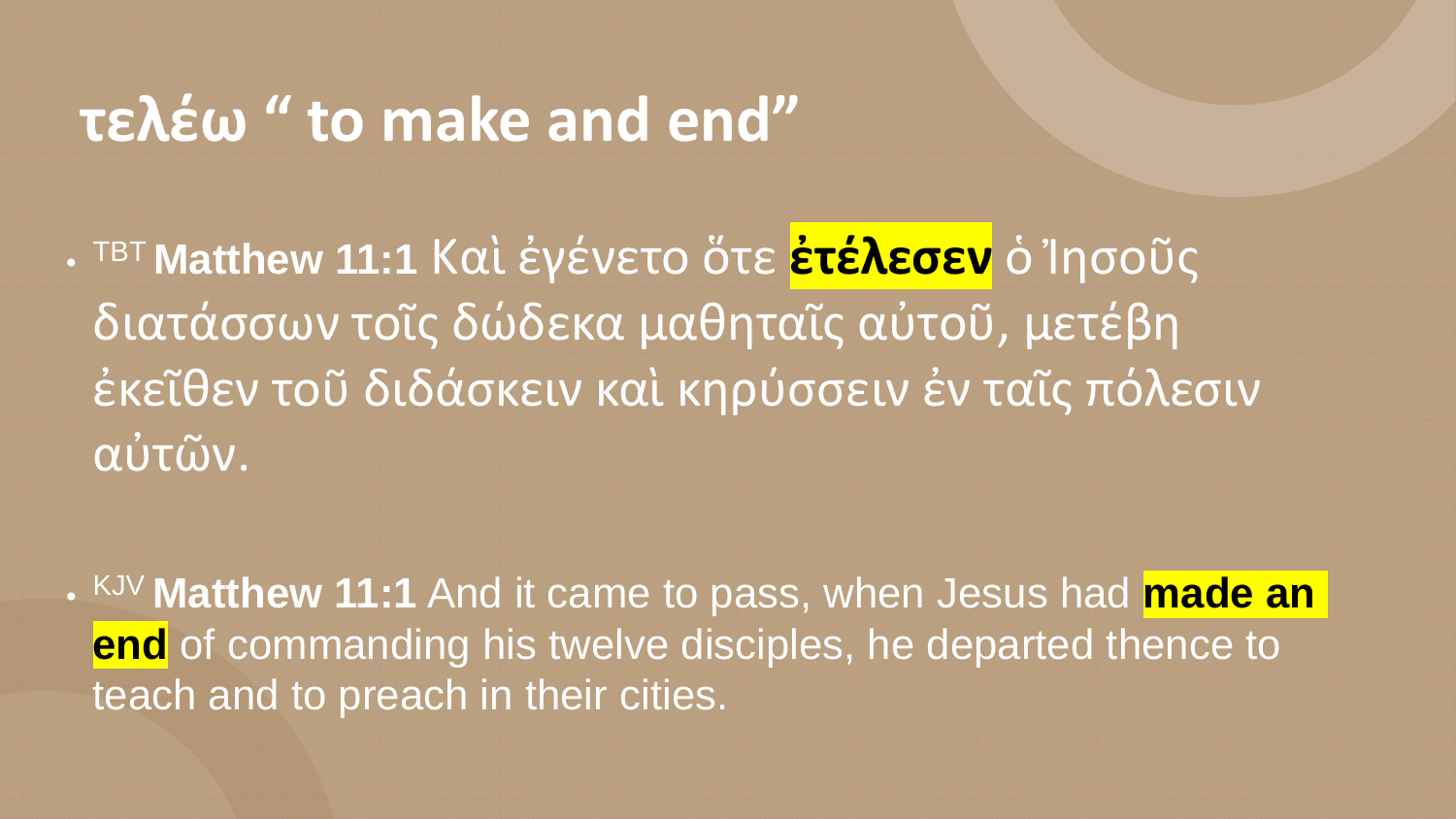## "to pay"

• TBT **Matthew 17:24** Ἐλθόντων δὲ αὐτῶν εἰς Καπερναούμ, προσῆλθον οἱ τὰ δίδραχμα λαμβάνοντες τῷ Πέτρῳ καὶ εἶπον, Ὁ διδάσκαλος ὑμῶν οὐ **τελεῖ** τὰ δίδραχμα;

• KJV **Matthew 17:24** And when they were come to Capernaum, they that received tribute *money* came to Peter, and said, Doth not your master **pay** tribute?<sup>1</sup>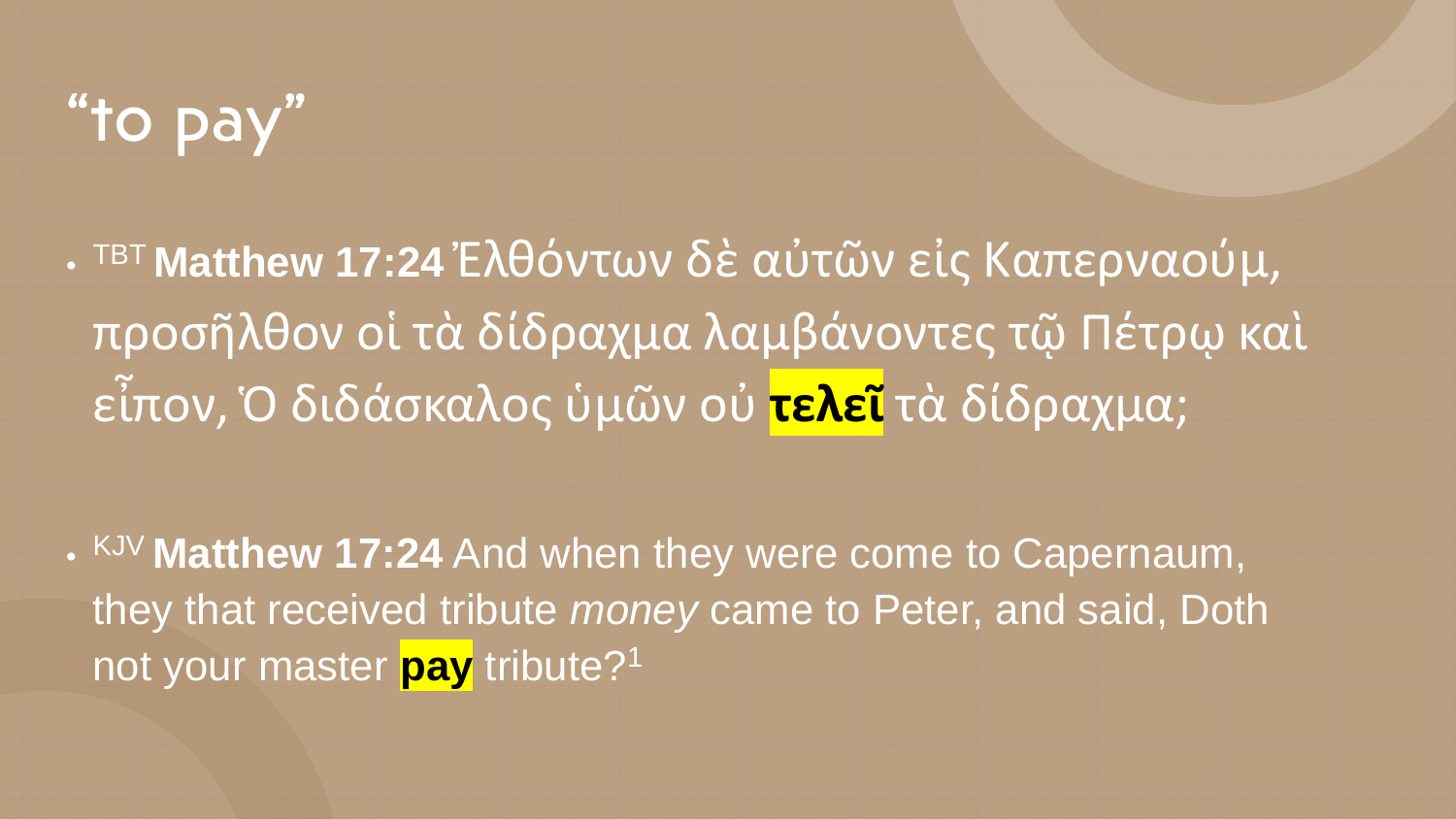#### "to finish"

• TBT **Matthew 19:1** Καὶ ἐγένετο ὅτε **ἐτέλεσεν** ὁ Ἰησοῦς τοὺς λόγους τούτους, μετῆρεν ἀπὸ τῆς Γαλιλαίας, καὶ ἦλθεν εἰς τὰ ὅρια τῆς Ἰουδαίας πέραν τοῦ Ἰορδάνου.

• KJV **Matthew 19:1** And it came to pass, *that* when Jesus had **finished** these sayings, he departed from Galilee, and came into the coasts of Judaea beyond Jordan;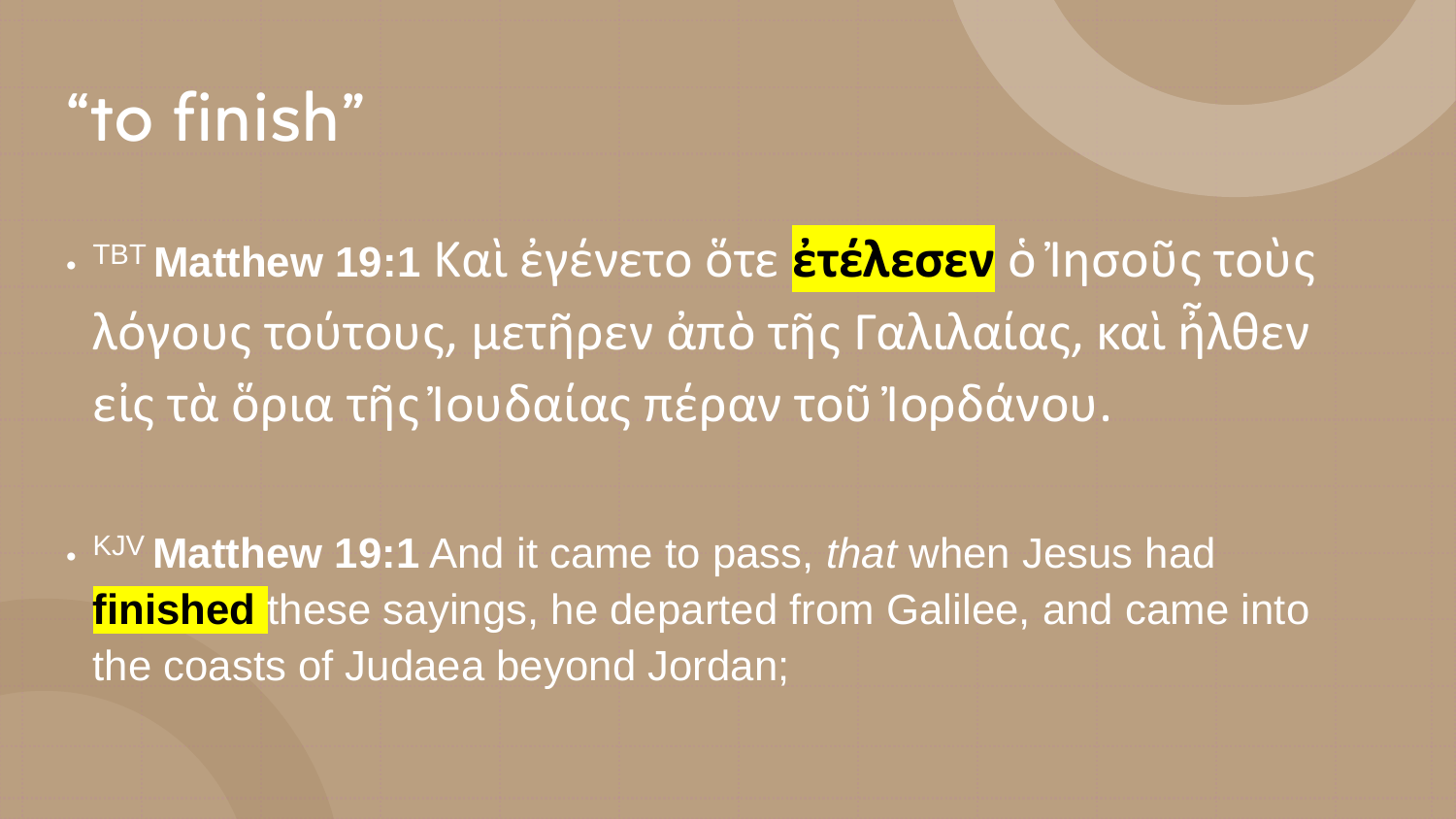#### "to be fulfilled"

• TBT **Luke 18:31** Παραλαβὼν δὲ τοὺς δώδεκα, εἶπε πρὸς αὐτούς, Ἰδού, ἀναβαίνομεν εἰς Ἱεροσόλυμα, καὶ **τελεσθήσεται** πάντα τὰ γεγραμμένα διὰ τῶν προφητῶν τῷ υἱῷ τοῦ ἀνθρώπου.

• KJV **Luke 18:31** Then he took *unto him* the twelve, and said unto them, Behold, we go up to Jerusalem, and all things that are written by the prophets concerning the Son of man **shall be accomplished**.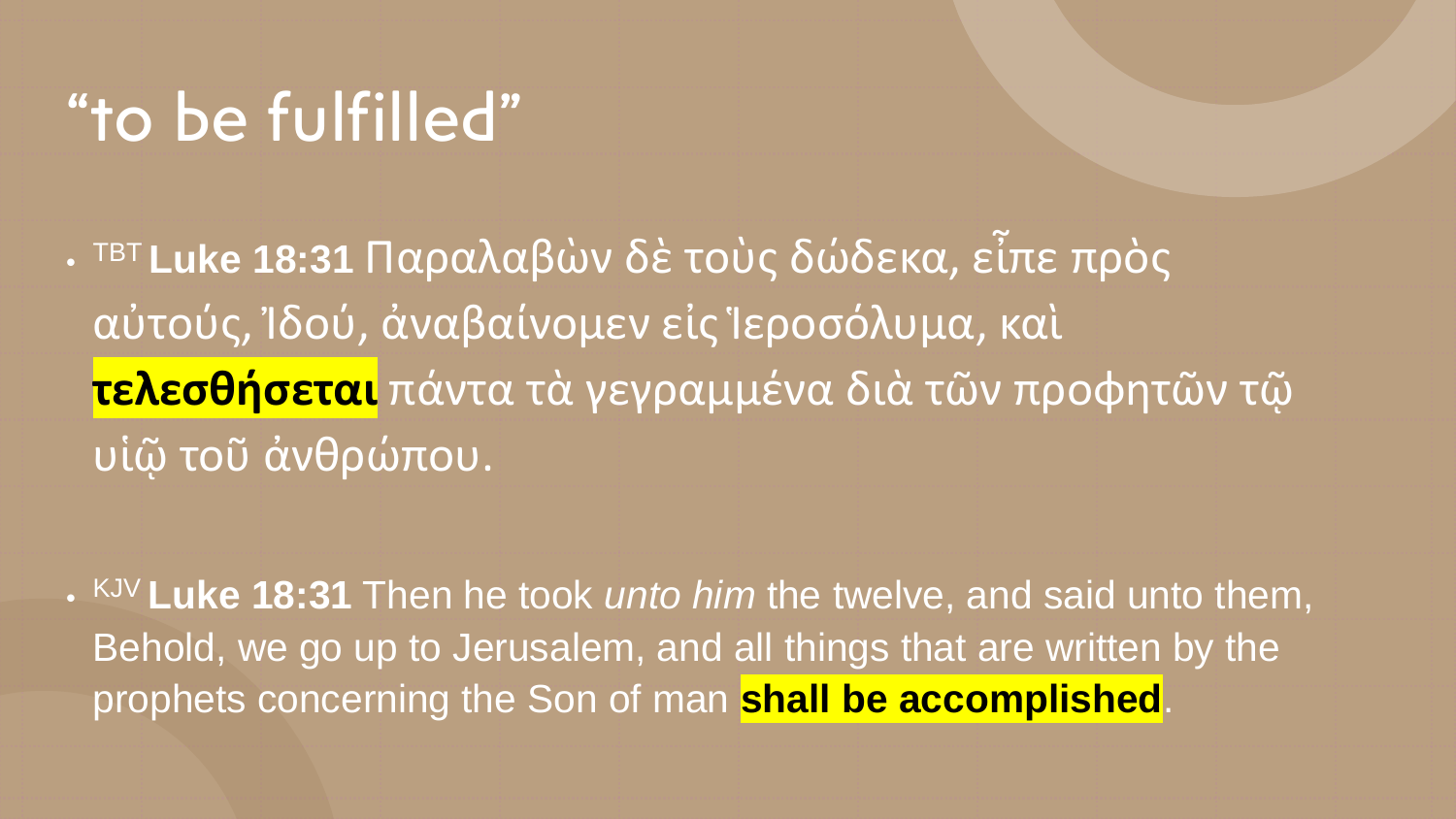#### "to accomplish/fulfill"

• TBT **John 19:28** Μετὰ τοῦτο εἰδὼς ὁ Ἰησοῦς ὅτι πάντα **ἤδη τετέλεσται**, ἵνα **τελειωθῇ** ἡ γραφή, λέγει, Διψῶ.

• KJV **John 19:28** After this, Jesus knowing that all things were **now accomplished**, that the scripture might **be fulfilled**, saith, I thirst.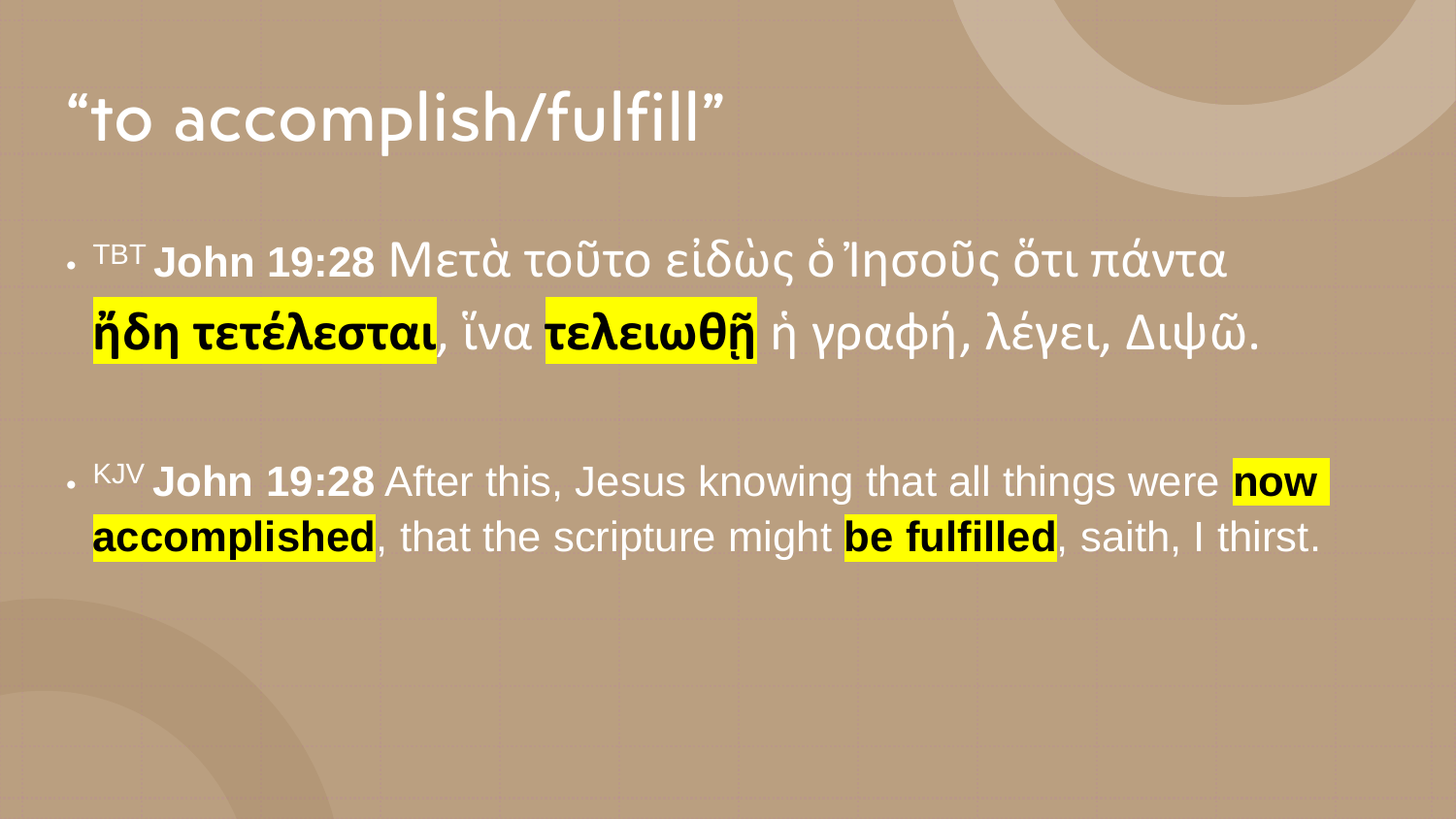#### "to finish"

• TBT **John 19:30** ὅτε οὖν ἔλαβε τὸ ὄξος ὁ Ἰησοῦς, εἶπε, **Τετέλεσται**· καὶ κλίνας τὴν κεφαλήν, παρέδωκε τὸ πνεῦμα.

• KJV **John 19:30** When Jesus therefore had received the vinegar, he said, **It is finished**: and he bowed his head, and gave up the ghost.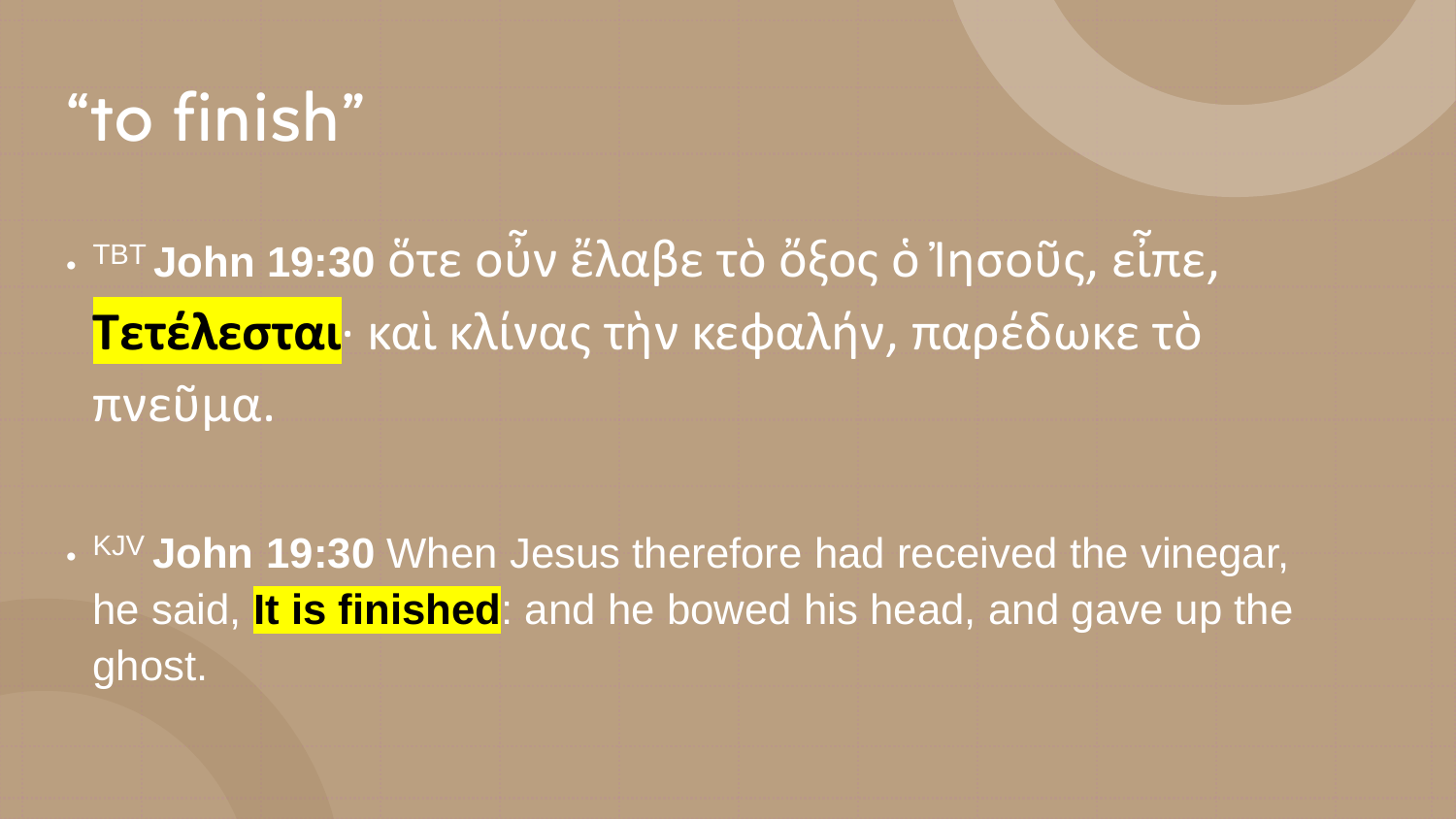## 3 places: **τετέλ\* ,** verb indicative perfect from **τελέω**

- KJV Jn. 19:28 After this, Jesus knowing that all things **were now accomplished**, that the scripture might be fulfilled, saith, I thirst.
- KJV Jn. 19:30 When Jesus therefore had received the vinegar, he said, **It is finished**: and he bowed his head, and gave up the ghost.
- KJV 2 Tim. 4:7 I have fought a good fight**, I have finished** *my* course, I have kept the faith: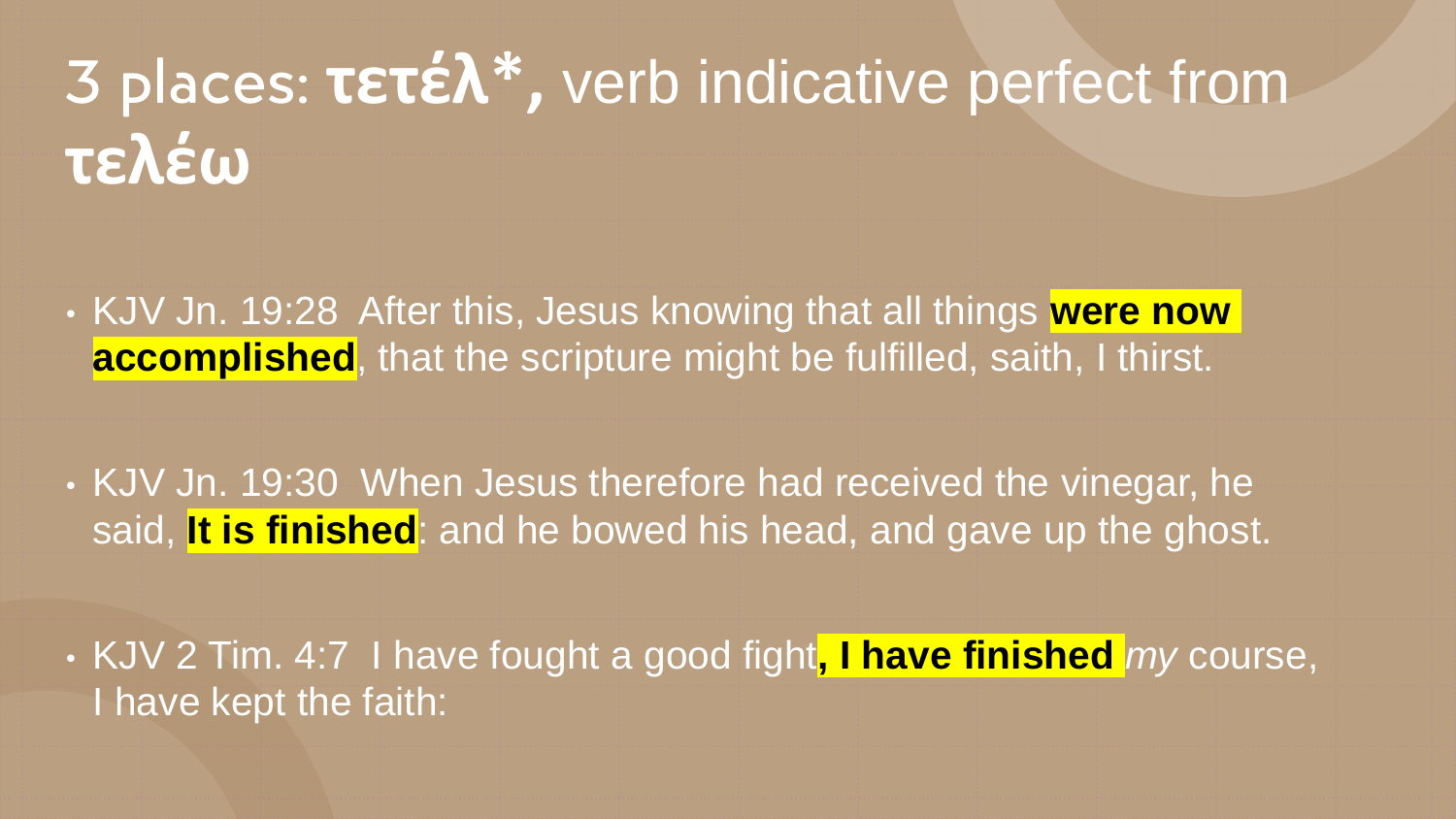# **τετέλεσται**



TBT **Luke 23:32** Ἤγοντο δὲ καὶ ἕτεροι δύο κακοῦργοι σὺν αὐτῷ ἀναιρεθῆναι.

KJV **Luke 23:32** And there were also two other, malefactors, led with him to be put to death.

BT **Matthew 27:44** τὸ δ᾽ αὐτὸ καὶ οἱ λῃσταὶ οἱ συσταυρωθέντες αὐτῷ ὠνείδιζον αὐτῷ.

KJV Matthew 27:44 The thieves also, which were crucified with him, cast the same in his teeth.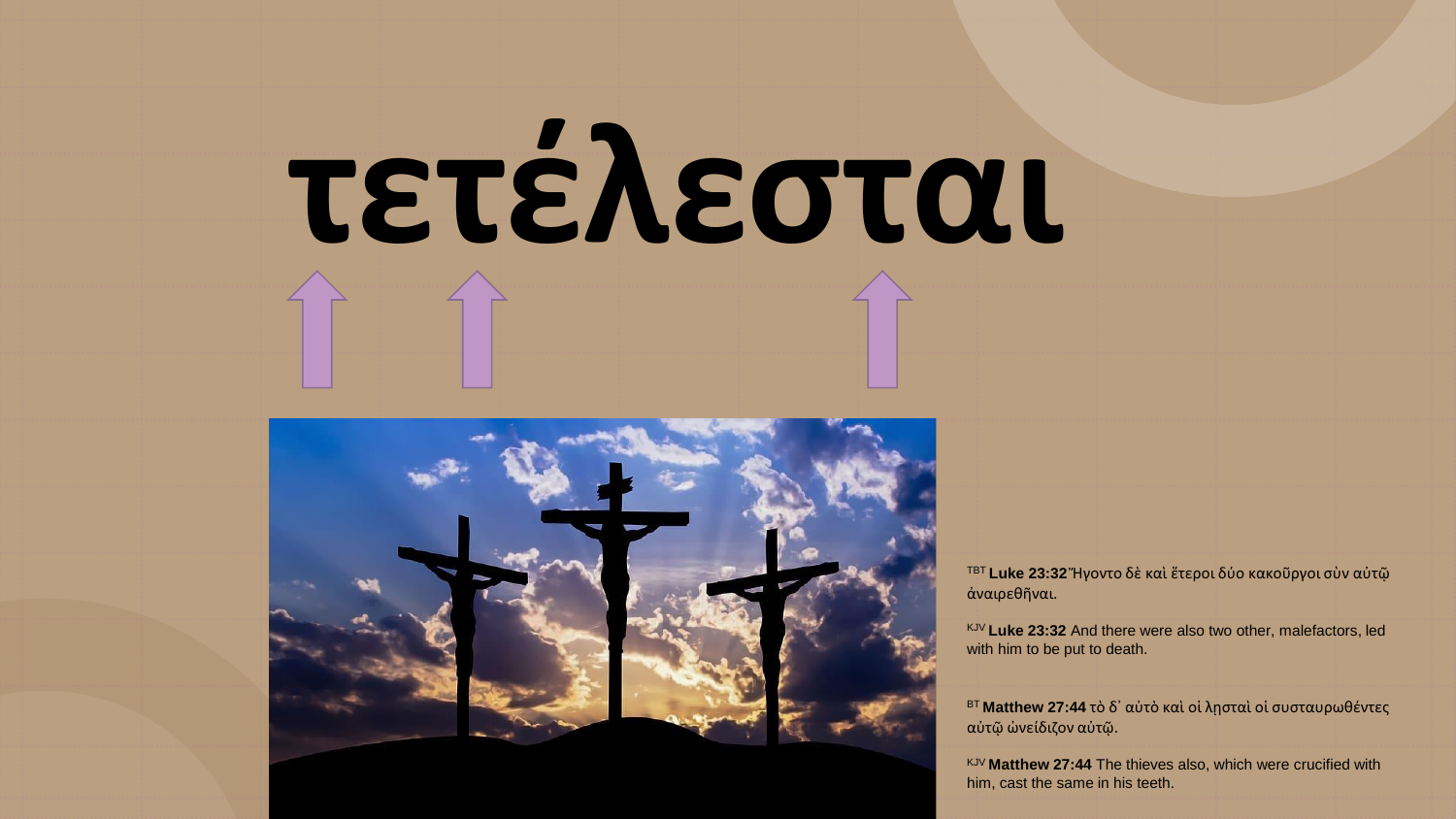## Malefactors then the robbers (Mat. 27:38, Mk. 15:27)

164. THE "OTHERS" CRUCIFIED WITH THE LORD (Matt. 27:38 and Luke 23:32)



THE FIVE CROSSES AT PLOUBÉZÉRÉ, NEAR LANNION,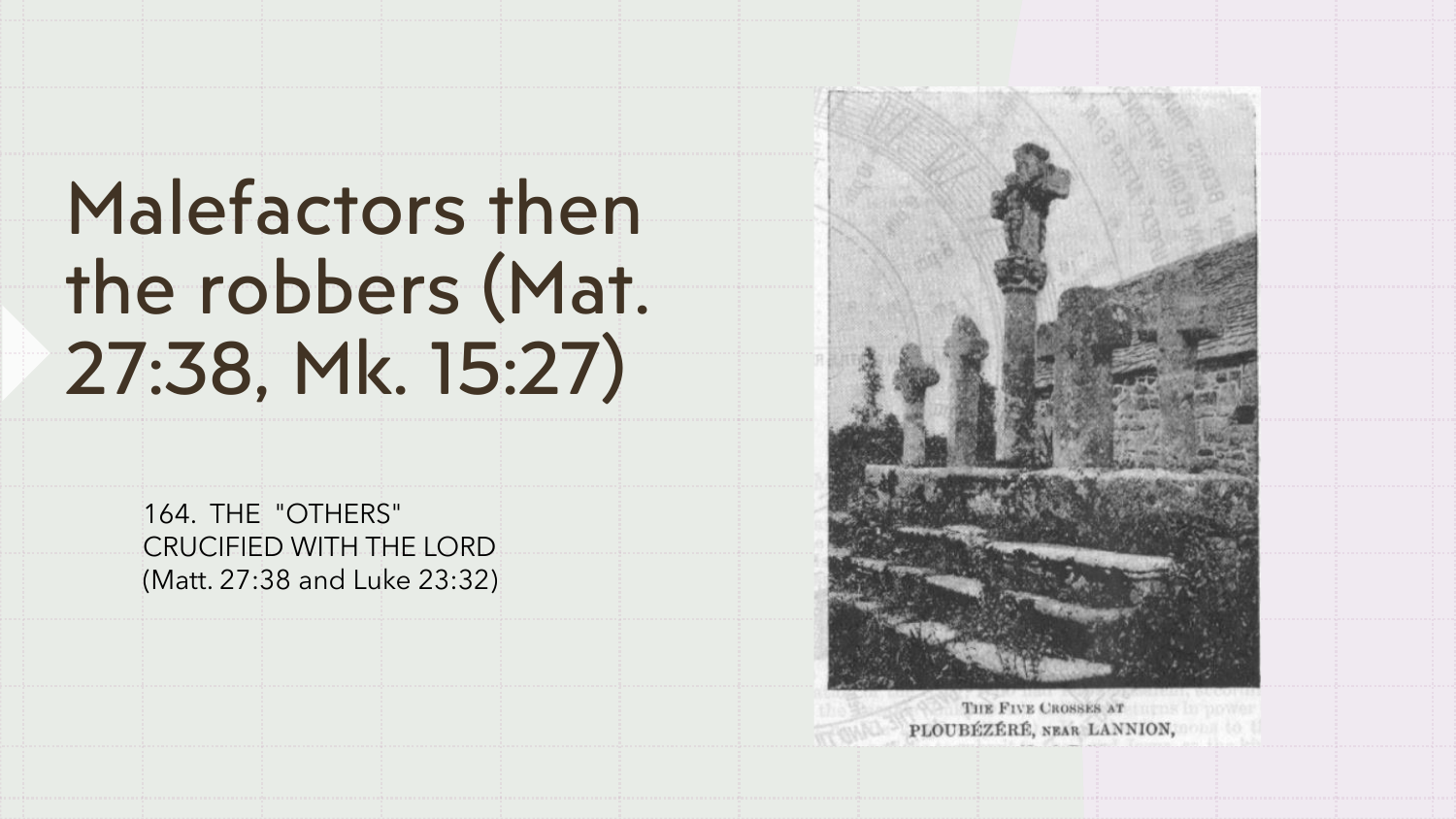#### Heb 6:1-3

- TBT **Hebrews 6:1** Διό, ἀφέντες τὸν τῆς ἀρχῆς τοῦ Χριστοῦ λόγον, ἐπὶ τὴν τελειότητα φερώμεθα, μὴ πάλιν θεμέλιον καταβαλλόμενοι μετανοίας ἀπὸ νεκρῶν ἔργων, καὶ πίστεως ἐπὶ Θεόν, 2 βαπτισμῶν διδαχῆς, ἐπιθέσεώς τε χειρῶν, ἀναστάσεώς τε νεκρῶν, καὶ κρίματος αἰωνίου. <sup>3</sup> καὶ τοῦτο ποιήσομεν, ἐάνπερ ἐπιτρέπῃ ὁ Θεός.
- KJV Hebrews 6:1 Therefore leaving the principles of the doctrine of Christ, let us go on unto perfection; not laying again the foundation of repentance from dead works, and of faith toward God,<sup>12</sup> Of the doctrine of baptisms, and of laying on of hands, and of resurrection of the dead, and of eternal judgment.<sup>3</sup> And this will we do, if God permit.